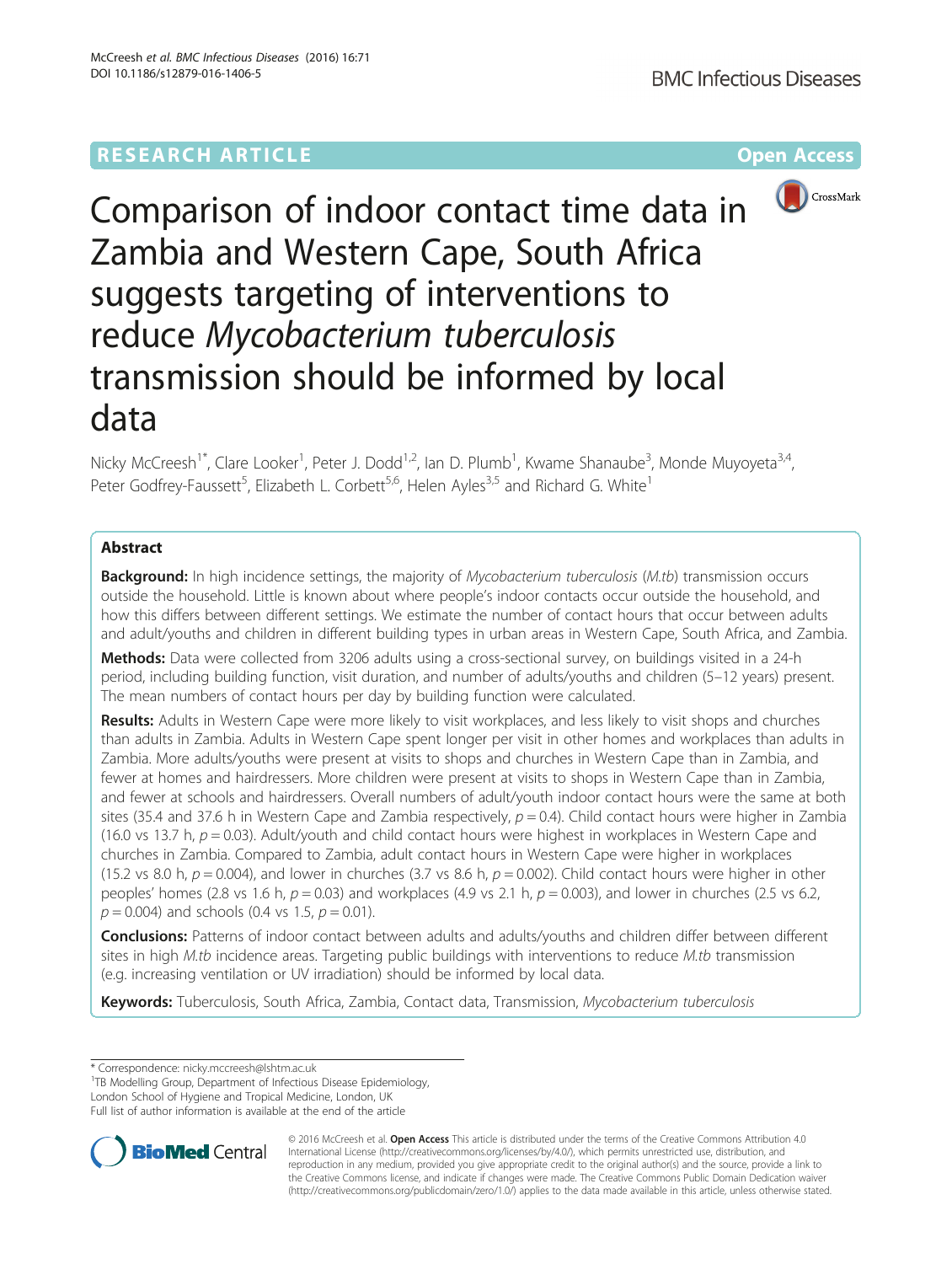## Background

Globally, tuberculosis (TB) incidence is falling by only 1–2 % per year [[1\]](#page-8-0). With current control efforts, targets for TB control will not be met [[2\]](#page-8-0). Supplementing 'case finding' based control measures with 'place finding' based methods is a promising approach for reducing incidence [\[3](#page-8-0)], but is currently hampered by a poor understanding of where Mycobacterium tuberculosis (M.tb) transmission occurs in high incidence settings.

M.tb is a droplet nuclei infection, with probability of infection related to duration of exposure to infected air [[4\]](#page-8-0). Both ventilation and ultraviolet light greatly reduce concentrations of viable droplet nuclei [[5](#page-8-0)], limiting transmission outdoors. Studies in sub-Saharan Africa suggest that only a small proportion of transmission occurs between household members [\[6, 7](#page-8-0)]. It is therefore highly probable that the majority of infection occurs indoors, in buildings other than individual's own homes. Individual outbreaks of M.tb infection have been linked to a wide range of settings, including public transport [\[8](#page-8-0), [9\]](#page-8-0), schools [\[10](#page-8-0)], churches [[11](#page-8-0), [12\]](#page-8-0) and healthcare facilities [\[13](#page-8-0), [14](#page-8-0)]. These kinds of study provide some information on locations where transmission can occur, but as outbreak investigations are typically only undertaken when unusual patterns of disease are noticed, they give little insight into the types of location where transmission is most common.

One way of improving our understanding of potential transmission locations is to collect and analyse comprehensive data on people's movements, activities, and contacts, over the course of a defined period of time. One study in South Africa, which collected activity data using a 24-h diary, found that crèche/school, workplaces, and other people's houses accounted for 74 % of indoor contact hours that occurred outside respondents' own houses [[15, 16](#page-8-0)]. Patterns of movement are likely to be different in different settings however, having an impact both on where M.tb transmission occurs, and on the most effective places to target interventions to reduce transmission. In this study, we compare for the first time patterns of indoor contact in different settings. We do this using data from two urban and peri-urban, high incidence sub-Saharan African settings: communities in the Western Cape province of South Africa, and communities in Zambia. We focus on contacts involving adults, as children as generally less infectious than adults, and therefore contact with adults with TB is responsible for the majority of M.tb. infection in both adults and children [[17\]](#page-8-0).

## Methods

## Survey methods

The sampling frame for this study was adults  $(≥18$  years) enrolled in the ZAMSTAR [\[18](#page-8-0)] final TB prevalence survey conducted in 2010 in 16 communities in Zambia and 8 communities in the Western Cape, South Africa. The 2010 TB prevalence survey recruited between 4000 and 5000 individuals per community by visiting all households in randomly selected standard enumeration areas (SEAs). This study consisted of a subsequent cross-sectional face-to-face interview survey of TB prevalence survey enrolees that took place in February and March 2011 in Zambia, and in May and July 2011 in Western Cape. Four SEAs from each ZAMSTAR community were randomly selected proportional to size, and within each SEA ten individuals were randomly selected from four age and gender strata: men aged 18–29 years, men aged ≥30 years, women aged 18–29 years, and women aged ≥30 years (160 per community). Individuals were not eligible if they had not spent the previous night in the SEA or did not provide informed consent. If an individual was ineligible or was not found after two visits, another individual was randomly selected from the same stratum in that SEA. Recruitment was planned to continue until 10 individuals per SEA were selected within each stratum.

Interviews were carried out in participants' homes by trained field staff using a standardized questionnaire that was piloted in Zambia, following a qualitative survey in Zambia that rapidly gathered data on places of significance to TB transmission, children's space and popular knowledge of TB transmission [\[19](#page-8-0)]. Interviewees were asked to list buildings (other than their own home) that they had entered the day before the interview (from midnight to midnight). Buildings were considered to be enclosed areas with walls and a roof, excluding transport. For each building they listed, they were asked:

- What type of building did you enter? (other home, shop, church, bar/disco/shebeen, school, clinic/ hospital, hairdresser/barber, own work building, other).
- How much time did you spend in total inside this building? (less than 5 min, 5–10 min, 11–59 min, 1–4 h, 5–8 h, 9–13 h, more than 14 h).
- How many adults and youths (those older than 12) were present? (fewer than 5, 5–9, 10–20, more than 20).
- How many children (5–12) were present? (fewer than 5, 5–9, 10–20, more than 20).

Further details of the sampling and interview methods, and an English version of the study questionnaire are available in Dodd et al 2015 [\[20\]](#page-8-0).

#### Data analysis

Data were double-entered into an SQL Server database and analysed using Stata [[21](#page-8-0)]. Data from two rural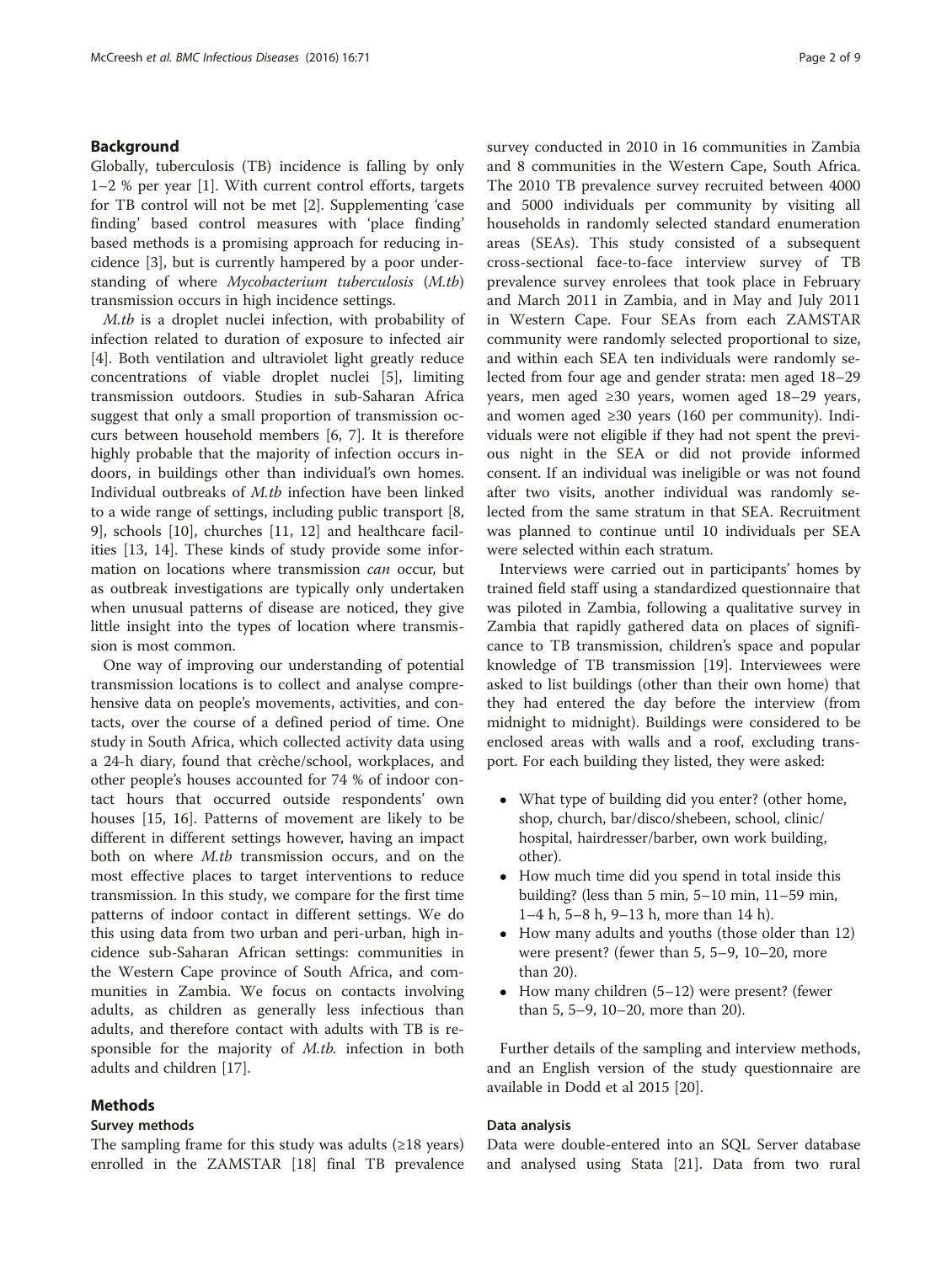communities in Zambia were excluded (leaving data from 14 communities in Zambia), as only urban communities were surveyed in Western Cape. All results were weighted for community population size and the age and gender proportions in the SEA. This approach allowed for the two-stage, stratified sample design and corrected for differences between sample and community demography, yielding estimates that apply to randomly chosen individuals from survey communities. Within each site (Zambia and Western Cape), estimates were also weighted by the day of the week that participants were asked about (weekend or weekday), as interview numbers varied by day of week (Additional file [1](#page-7-0): Table S1), and activity patterns are likely to vary by day of week. For visits to churches only, a sensitivity analysis was conducted where estimates were weighted according to whether the participants had been asked about their building visits on Sunday or on any other day of the week.

Mean numbers of adult and child contact hours were calculated for each person and type of building by multiplying the time spent in the building by the number of adults and children present. Where an individual reported visiting two or more buildings of the same type, the number of contact hours were summed over all visits. Individuals who did not report visiting a particular type of building were assigned zero adult and child contact hours for buildings of that type. As durations of building visits and numbers of adults/youths and children present were recorded categorically, category midpoints were used in calculations (e.g. a duration of 7.5 min was used for reported visits of 5–10 min). A duration of 14 h was used for visits that were reported to have lasted more than 14 h. Visits where more than 20 adults/youths or children were reported to have been present were assigned a value of 30. As the lowest category for number of adults/youths or children present contained zero, and as the highest, open-ended category was frequently reported (Additional file [1](#page-7-0): Figures S1 and S2), a sensitivity analysis was conducted to explore the effect of the choice of values assigned to categories. Two additional estimates of numbers of adults/youths and children present were calculated: 'Low', where the lower bounds of categories were used (0 for 'fewer than 5', 5 for '5–9', 10 for '10–20', and 21 for 'more than 20'), and 'High', where upper bounds were used (4 for 'fewer than 5', 9 for '5–9', 20 for '10–20', and 50 for 'more than 20').

A completed Strobe checklist for this paper is available in the additional files (Additional file [2\)](#page-7-0).

## Ethics

Ethics approval was obtained from University of Stellenbosch Health Research Ethics Committee (N04/10/173), University of Zambia Biomedical Research Ethics

Committee (007-10-04), and London School of Hygiene and Tropical Medicine Ethics Committee (A211 3008).

### Consent

Research assistants read through an interview sheet and consent form with the participants, and participants were given the opportunity to ask questions. Participants then gave written consent. Participants were given a copy of the documents to keep. The wording of the interview sheet and consent form was approved by the three ethics committees that reviewed the study.

## Results

A total of 3227 adults living in urban areas were interviewed. 21 did not provide information on buildings visited, and were excluded from the analysis. Results are therefore presented from 3206 adults: 1270 (40 %) from Western Cape, South Africa, and 1941 (60 %) from Zambia (Table [1\)](#page-3-0). 1661 (52 %) respondents were female, and 1550 (48 %) were male. Further details of the study participants are given in Dodd et al. [\[20](#page-8-0)]. Data were available on 2766 building visits. Of these, 29 were missing data on building type, 38 on visit duration, 73 on the number of adults/youths present, and 217 on the number of children present. 289 building visits were missing data on any of the four variables. Building visits were excluded from analyses when relevant data were missing. All subsequent results are weighted using the method described above.

There was no difference between countries in the proportion of adults who reported leaving their house the day before the interview (Table [1.](#page-3-0) Zambia: 56 % (95 % CI 51–61 %), Western Cape: 59 % (95 % CI 51–66 %), p = 0.6). Amongst adults who left their house, adults living in Zambia were more likely to visit a higher number of other buildings than adults living in Western Cape ( $p <$ 0.0001). 26 % (95 % CI 22–31 %) and 12 % (95 % CI 10– 16 %) of respondents from Zambia reported visiting two or more than two buildings respectively, compared to only 14 % (95 % CI 10–18 %) and 4 % (95 % CI 2–6 %) in Western Cape.

The most commonly visited buildings by adults in Western Cape were other people's houses (23 %, 95 % CI 20–26 %) and workplaces (16 %, 95 % CI 13–19 %) (Table [1\)](#page-3-0). In Zambia, the most commonly visited buildings were other people's homes (19 %, 95 % CI 16–23 %) and shops (19 %, 95 % CI 16–22 %). Compared to respondents from Zambia, respondents from Western Cape were more likely to have visited workplaces (16 % vs 6 %,  $p < 0.0001$ ), and less likely to have visited shops  $(8 \% \text{ vs } 19 \% \text{, } p < 0.0001)$ , churches  $(5 \% \text{ vs } 12 \% \text{, } p =$ 0.001), and buildings classed as 'other' (4 % vs 8 %,  $p =$ 0.001).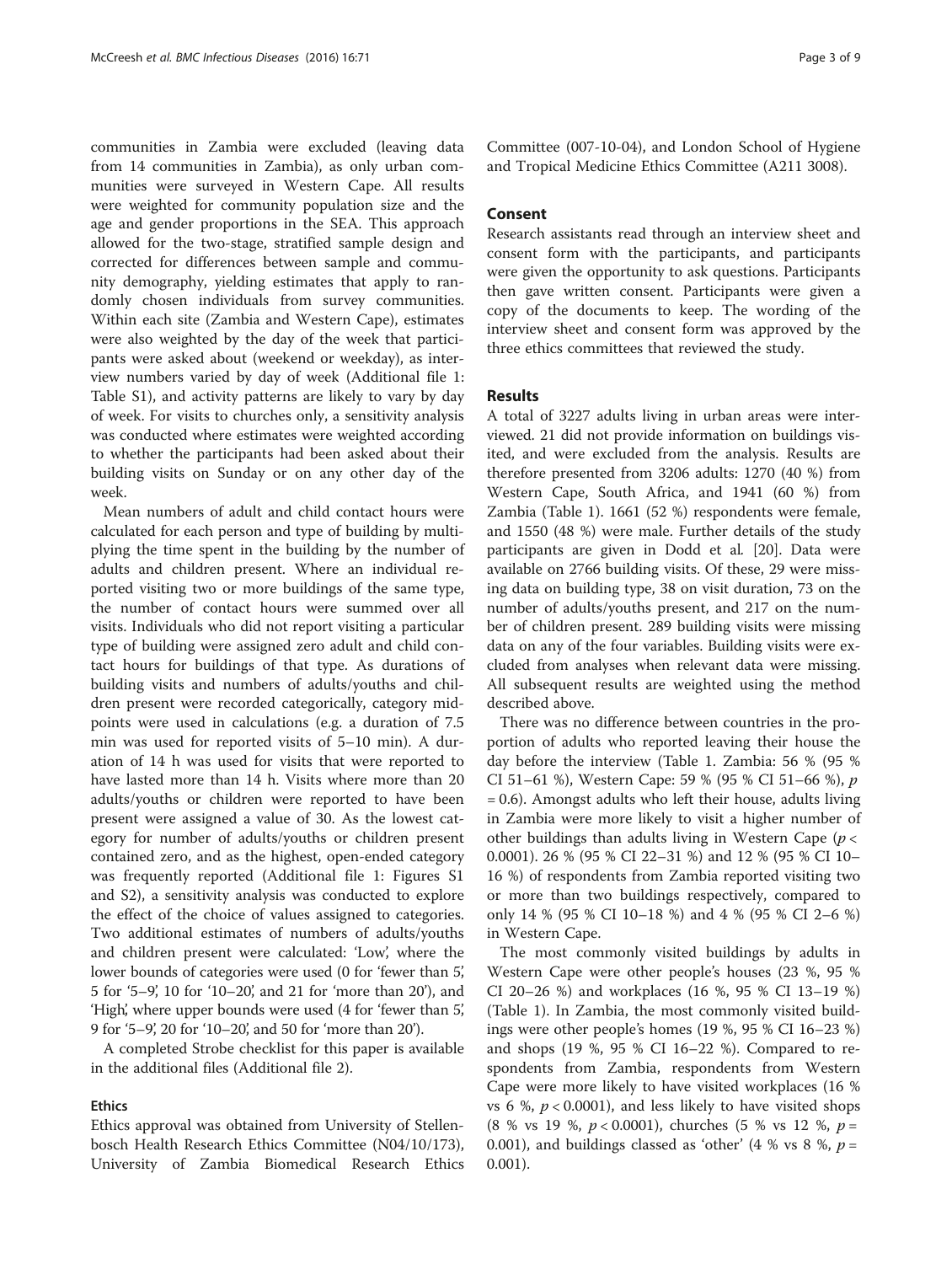## <span id="page-3-0"></span>Table 1 Summary of reported building visits, by building type and country

|                                                      |                | Western Cape          | Zambia                | $p$ -value |
|------------------------------------------------------|----------------|-----------------------|-----------------------|------------|
| Proportion of respondents who left their home        |                | 56 % (51 % - 61 %)    | 59 % (53 %-64 %)      | 0.5        |
| Number of buildings visited yesterday (if left home) | $\mathbf 0$    | 0.90 % (0.23 %-3.5 %) | 3.6 % (1.9 %-6.7 %)   | < 0.0001   |
|                                                      | $\mathbf{1}$   | 82 % (77 %-86 %)      | 58 % (51 %-65 %)      |            |
|                                                      | $\overline{2}$ | 14 % (10 %-18 %)      | 26 % (22 %-31 %)      |            |
|                                                      | $3+$           | 3.8 % (2.3 %-6.0 %)   | 12 % (9.5 %-16 %)     |            |
| Proportion of respondents who visited:               | Other homes    | 23 % (20 %-26 %)      | 19 % (16 %-23 %)      | 0.2        |
|                                                      | Shops          | $8.2\%$ (5.8 %-12 %)  | 19 % (16 %-22 %)      | < 0.0001   |
|                                                      | Churches       | 5.2 % (3.3 %-8.1 %)   | 12 % (9.3 %-15 %)     | 0.001      |
|                                                      | Bars           | 2.3 % (1.4 %-3.8 %)   | 7.3 % (5.6 %-9.5 %)   | $\ast$     |
|                                                      | Schools        | 3.7 % (2.7 %-5.1 %)   | 4.1 % (3.2 %-5.2 %)   | 0.7        |
|                                                      | Clinics        | 1.6 % (1.0 %-2.5 %)   | 2.8 % (1.9 %-3.9 %)   | 0.07       |
|                                                      | Hairdressers   | 0.70 % (0.34 %-1.5 %) | 1.5 % (0.92 %-2.3 %)  | 0.08       |
|                                                      | Work           | 16 % (13 %-19 %)      | $6.3\%$ (5.1 %-7.8 %) | < 0.0001   |
|                                                      | Other          | 3.7 % (2.5 %-5.3 %)   | 8.4 % (6.4 %-11 %)    | 0.001      |
| Mean visit duration (hours) to:                      | Other homes    | $3.5(2.9-4.2)$        | $2.4(1.8-2.9)$        | 0.009      |
|                                                      | Shops          | $1.2(0.84-1.5)$       | $0.86$ $(0.61-1.1)$   | 0.1        |
|                                                      | Churches       | $2.7$ ( $2.3 - 3.0$ ) | $2.8$ $(2.5-3.0)$     | $0.8\,$    |
|                                                      | Bars           | $3.6(2.5-4.6)$        | $3.0(2.6 - 3.4)$      |            |
|                                                      | Schools        | $4.5(3.6-5.4)$        | $4.6$ (3.8-5.5)       | 0.8        |
|                                                      | Clinics        | $3.5(2.3-4.7)$        | $2.4(1.9-2.8)$        | 0.09       |
|                                                      | Hairdressers   | $3.7(1.7-5.8)$        | $2.5(1.4-3.6)$        | 0.3        |
|                                                      | Work           | $7.1(6.7 - 7.5)$      | $7.0(6.0 - 8.0)$      | 0.9        |
|                                                      | Other          | $4.0(2.6-5.3)$        | $2.3(1.7-2.9)$        | 0.03       |
| Mean number of adults/youths present per visit to:   | Other homes    | $4.0$ $(3.3-4.8)$     | $5.5(4.6-6.4)$        | 0.01       |
|                                                      | Shops          | $16(12-19)$           | $8.4(6.8-10)$         | 0.0002     |
|                                                      | Churches       | $27(24-29)$           | $24(23-25)$           | 0.05       |
|                                                      | Bars           | $20(16-23)$           | $22(20-24)$           | $\ast$     |
|                                                      | Schools        | $24(21-28)$           | $25(22-28)$           | 0.8        |
|                                                      | Clinics        | $26(23-30)$           | $23(20-25)$           | 0.1        |
|                                                      | Hairdressers   | $3.9(1.8-6.1)$        | $8.1(4.9-11)$         | 0.04       |
|                                                      | Work           | $14(12-16)$           | $15(12-18)$           | 0.5        |
|                                                      | Other          | $17(13-22)$           | $13(11-15)$           | 0.1        |
| Mean number of children present per visit to:        | Other homes    | $2.9(2.4 - 3.4)$      | $3.2$ (2.7-3.8)       | 0.4        |
|                                                      | Shops          | $8.6(5.8-11)$         | $4.8$ (3.7-5.9)       | 0.01       |
|                                                      | Churches       | $18(12-24)$           | $18(15-20)$           | $0.8\,$    |
|                                                      | Bars           | $3.2(1.6-4.7)$        | $3.6(2.9-4.3)$        | $\ast$     |
|                                                      | Schools        | $3.9(2.2 - 5.7)$      | $8.4(5.3-11)$         | 0.01       |
|                                                      | Clinics        | $19(13-24)$           | $16(12-19)$           | 0.4        |
|                                                      | Hairdressers   | $2.0***$              | $3.7(2.1 - 5.2)$      | 0.04       |
|                                                      | Work           | $4.4(3.3-5.5)$        | $5.1(3.4-6.6)$        | 0.5        |
|                                                      | Other          | $4.8$ (2.2-7.5)       | $7.4(5.2-9.6)$        | 0.1        |

p-values in bold indicate significance at the 95 % level. All values are weighted, as described in the methods. \*Estimates for bars in Western Cape are considered to be unreliable (see discussion), and therefore p-values are not shown. \*\* Confidence intervals could not be calculated due to low numbers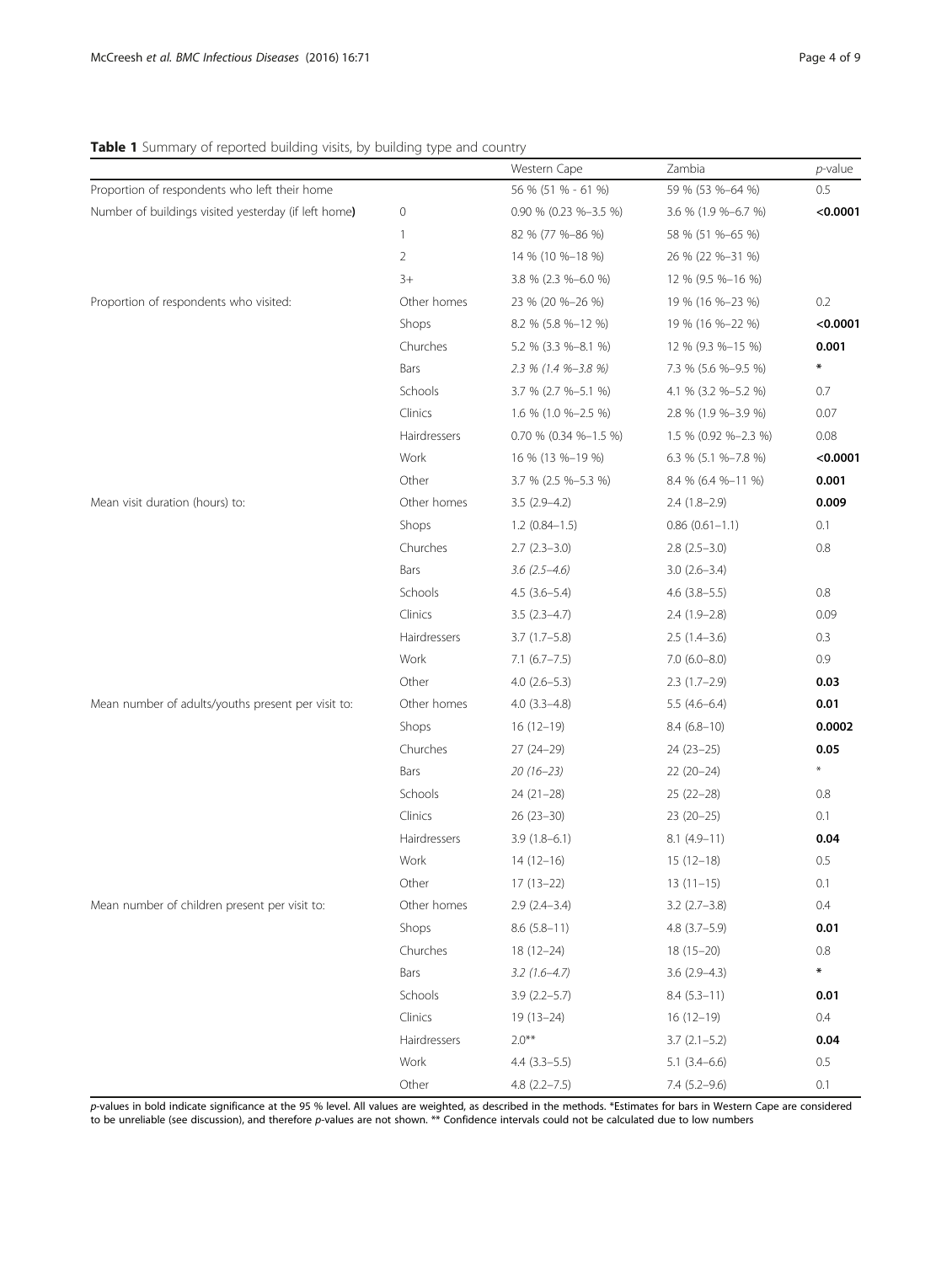homes (3.5 h vs 2.4 h,  $p = 0.009$ ) and buildings classed as 'other' (4.0 h vs 2.3 h,  $p = 0.03$ ). The distribution of reported time by building type and site is shown in Additional file [1:](#page-7-0) Figure S3.

In both settings, the mean number of adults/youths reported per visit was highest in churches (Western Cape: 27, Zambia: 24), schools (Western Cape: 24, Zambia: 25), and clinics (Western Cape: 26, Zambia: 23) (Table [1](#page-3-0)). The mean number of children reported per visit was highest in churches (Western Cape: 18 Zambia: 18), and clinics (Western Cape: 19, Zambia: 16). While the sensitivity analysis altered estimates of the absolute number of adults/youths and children present per building type and site, it had little effect on the relative differences between different building types (Additional file [1:](#page-7-0) Table S2). Compared to respondents from Zambia, respondents from Western Cape reported more adults/youths present per visit on average for visits to shops (16 vs 8.4,  $p = 0.0002$ ) and churches (27 vs 24,  $p = 0.05$ ), and fewer present for visits to other homes (4.0 vs 5.5,  $p = 0.01$ ) and hairdressers (3.9 vs 8.1,  $p = 0.04$ ). They reported more children present per visit for visits to shops (8.6 vs 4.8,  $p = 0.01$ ), and fewer present per visit for visits to schools (3.9 vs 8.4,  $p = 0.01$ ) and hairdressers (2.0 vs 3.6,  $p = 0.04$ ). The sensitivity analysis showed that assumptions made about number of adults/youths or children present had some effect on the results, with some differences considered significant at the 95 % level in the main analysis but not the sensitivity analysis. The choice of threshold for significance was arbitrary however, and for all building types, where substantially more adults/ youth or children were estimated to be present per visit in Western Cape compared to Zambia in the main analysis, more were also estimated to be present in the sensitivity analysis (and *vice versa*). Similarly, where there was little difference between countries in the estimated mean number of adults/youths or children present in the main analyses, there was little difference in the sensitivity analysis.

Overall, there was no difference between Western Cape and Zambia in the total mean number of adult/ youth contact hours per day (Table 2. Western Cape: 35 h, Zambia: 38 h,  $p = 0.4$ ). There was a small difference in the reported mean number of child contact hours per day, with adults in Western Cape reporting a mean of 14 contact hours compared to 16 in Zambia ( $p = 0.03$ ). Compared to respondents in Zambia, respondents in

Table 2 Adult/youth and child contact hours per adult per day, by building type and country

|                                                                |              | Western Cape           | Zambia               | $p$ -value |
|----------------------------------------------------------------|--------------|------------------------|----------------------|------------|
| Mean number of adult/youth contact hours per adult per day in: | Other homes  | $3.6(2.3-4.9)$         | $3.2(1.8-4.5)$       | 0.6        |
|                                                                | Shops        | $2.6(1.0-4.1)$         | $2.5(1.4-3.7)$       | 1.0        |
|                                                                | Churches     | $3.7(1.9 - 5.4)$       | $8.6(6.1-11)$        | 0.002      |
|                                                                | Bars         | $2.0(0.7 - 3.2)$       | $5.3(3.8-6.9)$       | $\ast$     |
|                                                                | Schools      | $4.7(3.1-6.4)$         | $5.1(3.5-6.7)$       | 0.7        |
|                                                                | Clinics      | $1.5(0.72 - 2.3)$      | $1.7(0.93 - 2.4)$    | $0.8\,$    |
|                                                                | Hairdressers | $0.14(0.00 - 0.32)$    | $0.43(0.040 - 0.81)$ | 0.2        |
|                                                                | Work         | $15(11-19)$            | $8.0(5.3-11)$        | 0.004      |
|                                                                | Other        | $2.1(0.62 - 3.6)$      | $2.9(1.6-4.2)$       | 0.4        |
|                                                                | Total        | $35(29-41)$            | $38(32-43)$          | 0.4        |
| Mean number of child contact hours per adult per day in:       | Other homes  | $2.7(1.8-3.7)$         | $1.6(0.99 - 2.1)$    | 0.03       |
|                                                                | Shops        | $1.4(0.51 - 2.2)$      | $1.2(0.67-1.7)$      | 0.7        |
|                                                                | Churches     | $2.5(1.0-4.0)$         | $6.2$ (4.2-8.1)      | 0.004      |
|                                                                | Bars         | $0.22$ (0.093-0.35)    | $0.67(0.44 - 0.90)$  | $\ast$     |
|                                                                | Schools      | $0.39(0.26 - 0.52)$    | $1.5(0.63 - 2.4)$    | 0.01       |
|                                                                | Clinics      | $1.0(0.37-1.7)$        | $1.1(0.51-1.7)$      | 0.8        |
|                                                                | Hairdressers | $0.053$ (0.00093-0.10) | $0.23(0.00 - 0.47)$  | 0.2        |
|                                                                | Work         | $4.9(3.3-6.4)$         | $2.1(1.2-3.1)$       | 0.003      |
|                                                                | Other        | $0.52(0.24 - 0.80)$    | $1.6(0.56 - 2.5)$    | 0.1        |
|                                                                | Total        | $14(11-16)$            | $16(13-19)$          | 0.03       |

p-values in bold indicate significance at the 95% level. All values are weighted, as described in the methods. \* Estimates for contact hours in bars in Western Cape are considered to be unreliable (see discussion), and therefore p-values are not shown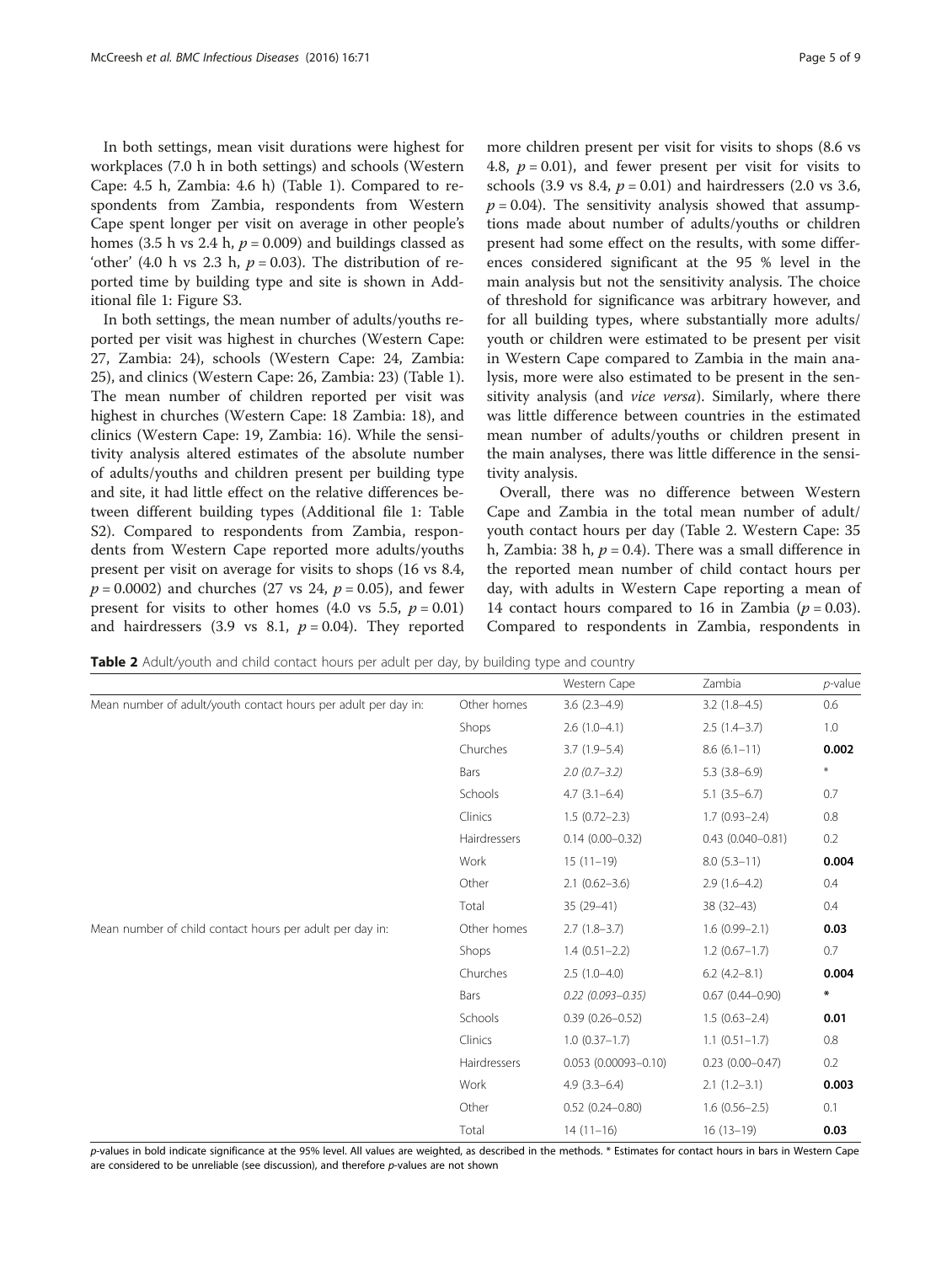Western Cape reported more adult/youth contact hours on average in workplaces (15 vs 8.0,  $p = 0.004$ ), and fewer in churches (3.7 vs 8.5,  $p = 0.002$ ). They also reported more child contact hours on average in other homes (2.8 vs 1.6,  $p = 0.03$ ) and workplaces (4.9 vs 2.1,  $p$ )  $= 0.003$ ), and fewer in churches (2.5 vs 6.2,  $p = 0.004$ ) and schools (0.39 vs 1.5,  $p = 0.01$ ).

The sensitivity analysis showed that results for contact hours with adults/youths were robust to assumptions made in converting 'number of adults present' from a categorical to a continuous variable (Additional file [1](#page-7-0): Table S3). A small number of the findings for children were less robust. In particular, there was no evidence for any difference between the sites in the mean total number of child contact hours in the 'High' estimates,

visit duration. Values therefore differ slightly from those presented in Table [1](#page-3-0)

although a lower number of child contact hours were still estimated for Western Cape (24 vs 26,  $p = 0.4$ ). In addition, in the 'Low' estimates, there was a significant difference between countries in the number of contact hours in buildings classed as 'other', and no significant difference in the number of contact hours in other homes and at workplaces.

In the majority of cases, where there was a difference between sites in the mean number of reported adult/ youth or child contact hours, the difference was largely due to a difference in the mean amount of time spent in the building per day (Fig. 1). The exception to this was child contact time in schools, where the number of contact hours estimated for Zambia was higher as a result of more children being present per visit on average. For

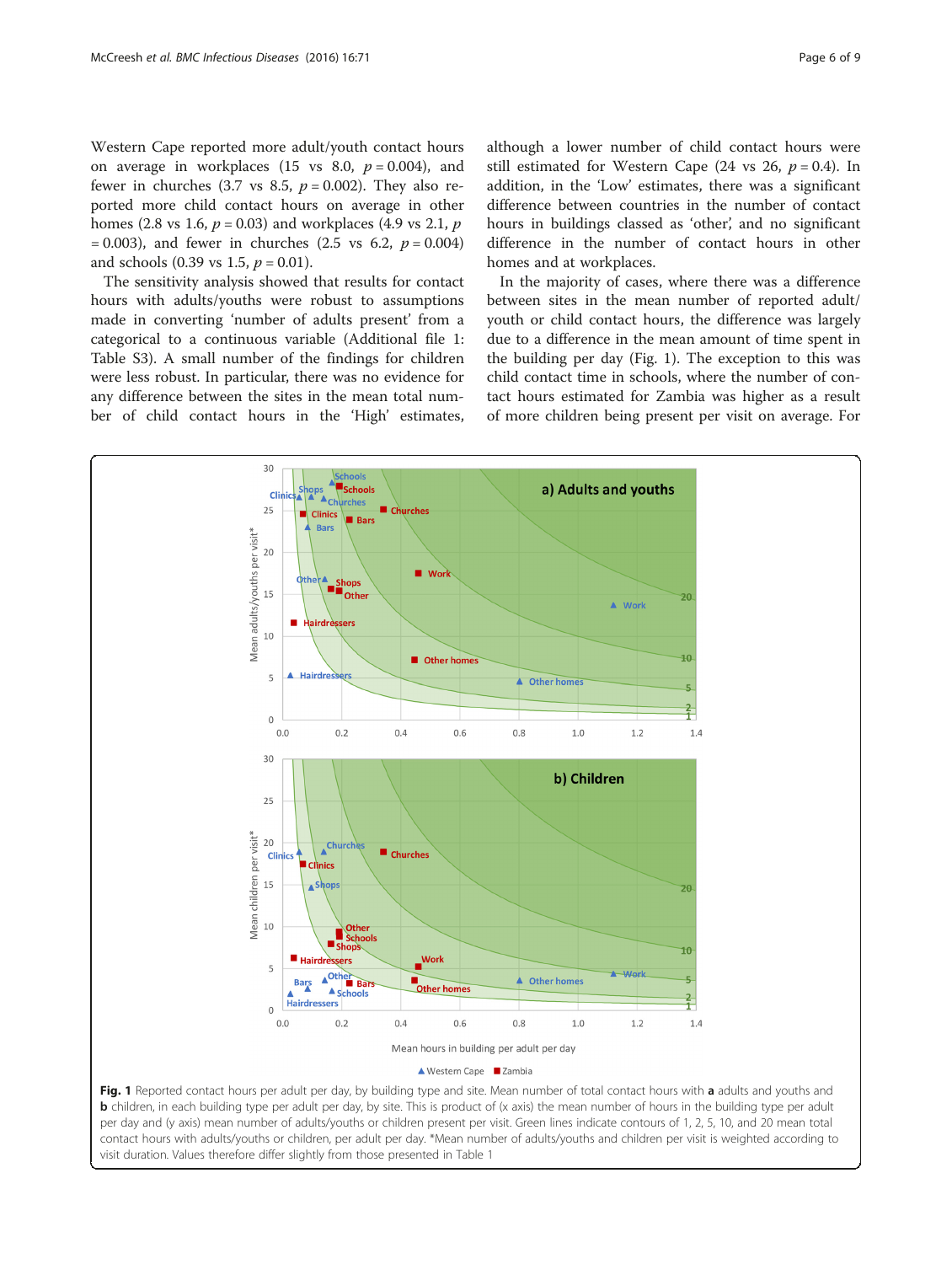some other building types, differences in the number of hours spent in the building per day and the mean number of adults/youths or children present largely cancelled each other out, resulting in there being little difference between sites in overall contact hours. For instance, the reported mean visit duration to other homes was 3.5 h in Western Cape and 2.4 h in Zambia ( $p = 0.009$ ), and the mean number of adults/youths present per visit was 4.0 in Western Cape and 5.5 in Zambia ( $p = 0.01$ ). When combined, these figures resulted in there being little difference between sites in the mean daily number of contact hours in other homes (Western Cape: 3.6 contact hours, Zambia: 3.2 contact hours,  $p = 0.6$ ). This 'cancelling out' also occurs to some extent for both adult/youth and child contacts in shops.

Weighting by Sunday or any other day (as opposed to weekday or weekend) slightly reduced estimates of both adult/youth and child contact hours in churches for both sites, but had little effect on the differences between the two countries (Additional file [1](#page-7-0): Table S4).

### **Discussion**

In this study, we compare for the first time the contribution of different building types to indoor contact time between different urban, high TB incidence settings. We show that indoor contact hours between adults and both adults/youths and children (aged 5–12 years) were highest in workplaces in Western Cape, South Africa, and in churches in Zambia. In both workplaces and churches, differences between the two sites were largely due to differences in the mean amount of time spent in the buildings per day, rather than differences in the number of people present in the buildings.

In Western Cape, 43 % of all reported indoor adult/ youth contact hours (outside people's own homes) occurred in workplaces. Targeting these buildings with interventions to reduce transmission, such as improving ventilation, adding UV irradiation lighting, or workplace contact tracing, may therefore be a very effective way to reduce M.tb. incidence in adults in Western Cape. More surprisingly, 36 % of all reported contact hours between adults and children also occurred in workplaces, implying that any intervention in workplaces could also substantially reduce infection incidence in children. In Zambia, workplaces accounted for 21 % and 13 % of all reported indoor contact hours with adults/youths and children respectively. Interventions in workplaces may therefore have less effect on infection incidence in Zambia than in Western Cape. In contrast, interventions targeting churches may be more effective in reducing incidence in Zambia, particularly in children, as 23 % and 38 % of reported contact hours with adults/youths and children respectively occurred in churches.

Our results demonstrate the importance of considering local context when attempting to identify sites where M.tb transmission may occur, and when designing interventions to reduce incidence. Patterns of contact may vary greatly between different countries, and are also likely to vary within countries (e.g. between urban and rural locations). Spending times in bars [[22](#page-8-0)] and health care facilities [[14](#page-8-0)] are often considered to be risk factors for TB disease. Spending time in churches and having an indoor workplace may also be important risk factors in some settings.

Future contact data collection should also distinguish between numbers of new and repeat contacts by location. All else being equal, transmission probability will increase with increasing contact time. There is considerable variation between people in susceptibility to M.tb. infection and TB disease however, and in infectiousness given active disease. Chance contacts between highly susceptible and infectious people may therefore be important to overall transmission, and infection risk may be higher than we have estimated in locations where cumulative numbers of new contacts are high. This may also help to explain why only a small proportion of people are infected by people living in their own households, despite the large amount of time people spend in their own houses.

There are four main limitations to our study. The first is that no data were collected on building ventilation and crowding. Contacts that occur in close proximity in badly ventilated buildings are likely to be associated with a higher risk of M.tb transmission than contacts in less crowded, better ventilated buildings. The suitability of buildings for transmission may also vary between different settings, and therefore differences in transmission risk in, say, churches between Zambia and South Africa may not be the same as differences in contact time. Bars and churches have previously been identified as locations that can be very favourable for M.tb transmission in South Africa, due to high densities of people and poor ventilation [[23](#page-8-0)]. A better understanding of the nature of indoor workplaces in high TB, sub-Saharan African settings would improve estimates of their likely contribution to M.tb transmission.

Secondly, no data were collected on the prevalence of people with pulmonary and smear positive TB in different building types. While our findings show that few contact hours occur in clinics in either location, this is likely to underestimate the importance of these locations for transmission, as it is very probable that a far higher proportion of contacts in clinics will have TB disease than contacts in other settings. This means, for example, that both adults/youths and children may be exposed to more potentially infective person contact hours on average in clinics than in churches, if prevalences of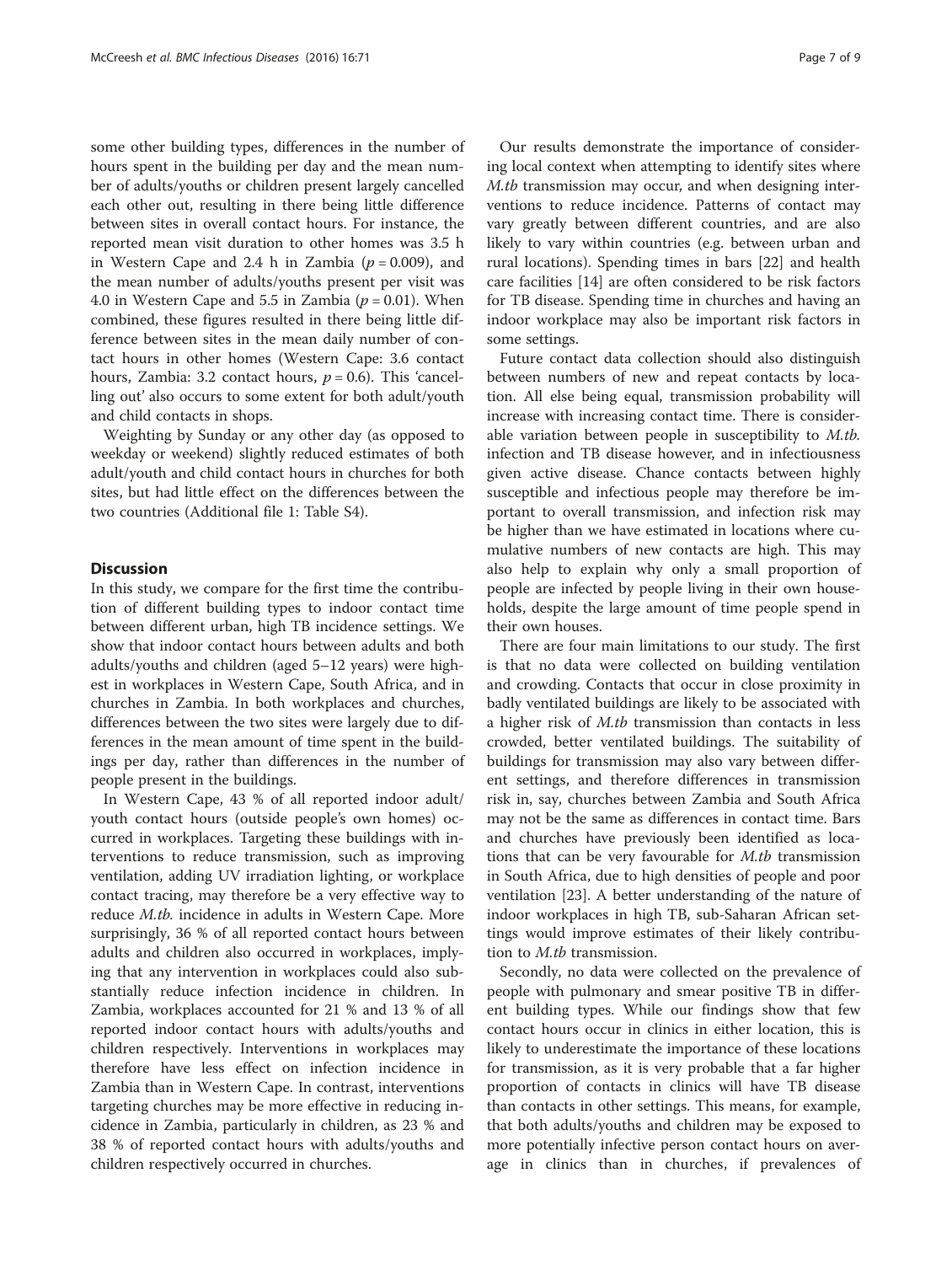<span id="page-7-0"></span>pulmonary TB in people present at clinics in Zambia are more than five times higher than prevalences in people present in churches. In addition, people attending clinics may be more susceptible to infection and/or progression to disease. The social mixing patterns of people with symptomatic TB may also be different in other ways, for instance people who are very ill may spend less time in bars. This would reduce the contribution of bars to overall transmission.

Thirdly, very few data were collected in Western Cape on building visits that occurred on Fridays and Saturdays. To correct for this bias, the data were weighted by day of week (weekday or weekend). This approach is valid, provided that building visits and contacts do not vary greatly between Fridays and Monday-Thursdays, and between Saturdays and Sundays. We believe that this assumption is valid, with two important exceptions. The first is visits to bars, discos, and shebeens. The latest Demographic and Health Survey conducted in South Africa shows that high alcohol consumption is far more common at weekends than on weekdays in Western Cape [\[24](#page-8-0)]. In this context, weekend is likely to refer to Friday and Saturday nights, rather than Saturdays and Sundays. We therefore believe that we have (potentially greatly) underestimated the amount of contact hours in bars in Western Cape. For this reason, we do not compare data on bars between the two sites. The second exception is visits to churches, which are likely to be more common on Sundays than on other days. Using an alternative weighting scheme, we show that we may have slightly overestimated the number of adult/youth and child contact hours in churches for both sites, but that differences between countries are robust to the choice of weights (Additional file 1: Table S4).

Finally, data were collected using a retrospective questionnaire, and not directly recorded or collected using prospective diaries. Recall bias is unlikely to be a large problem for this study, as data were collected on locations visited during the day before the interview only. Over short time periods, there is little difference in reported numbers of contacts using retrospective vs prospective study designs [\[25](#page-8-0)]. It is possible that some misreporting occurred through social desirability bias however, and respondents may have under-reported visits to or time spent in bars or clinics, and overreported visits to churches or workplaces.

Data on indoor contacts by location type have previously been collected in a township near Cape Town, South Africa [[15, 16](#page-8-0)]. In line with our results for Western Cape, the highest proportion of time was spent, and highest number of contacts were met, in workplaces (50 % of time, and 32 % of contacts, excluding time and contacts in participants' own households and in transport, and excluding participants aged under 20 years).

Considering differences in sampling data collection methods, roughly comparable proportions of time and contacts also occurred in other households, schools, and shops. In contrast to our study, Wood et al found that only 0.07 % of time and 0.8 % of contacts occurred in clinics (vs 2.1 % of hours and 5.1 % of contacts in this study). Differences could be due to differences in sampling and data collection methods, or reflect local variation between the township [[15, 16](#page-8-0)] and Western Cape as a whole.

### Conclusions

Given that only a low proportion of M.tb. transmission in high incidence settings is believed to occur within households [[6, 7\]](#page-8-0), there is a real need for a better understanding of where transmission occurs in different settings. We demonstrate that patterns of indoor contact can differ substantially between different sites in high M.tb incidence areas. In our study, the highest proportion of indoor adult contact hours with both adults/ youths and children (outside participants' homes) occurred in workplaces in Western Cape, and in churches in urban Zambia. Targeting public buildings with interventions to reduce transmission (e.g. increasing ventilation or screening for TB) may be one way to reduce M.tb. incidence, but local data should be used when designing interventions.

#### Availability of data and materials

The dataset used in this study is publicly available from <http://dx.doi.org/10.17037/DATA.28> The questionnaire and further details of the sampling and interview methods are available in Dodd 2015 [\[20](#page-8-0)].

## Additional files

[Additional file 1:](dx.doi.org/10.1186/s12879-016-1406-5) Additional methods and results. (PDF 469 kb) [Additional file 2:](dx.doi.org/10.1186/s12879-016-1406-5) Completed Strobe checklist for cross-sectional studies. (PDF 315 kb)

#### Competing interests

The authors declare that they have no competing interests.

#### Authors' contributions

NM and RGW devised the research question. NM conducted the data analysis and drafted the manuscript. CL and IDP assisted with the data analysis. ELC, HA, KS, MM, PGF, PJD, and RGW were involved in the design of the original study and HA, KS, MM, and PJD in implementing it. All authors contributed to the manuscript. NM finalised the manuscript. All authors read and approved the final manuscript.

#### Acknowledgements

The authors would like to acknowledge the ZAMSTAR study team and Rory Dunbar, Ken Eames, John Edmunds, Amelia Crampin and Immo Kleinschmidt who all contributed advice in the design and analysis of the social contact survey. We would like to thank the Ministry of Health, District Health Management teams and the communities where the studies were undertaken for their help and advice. NM was supported by the UK Medical